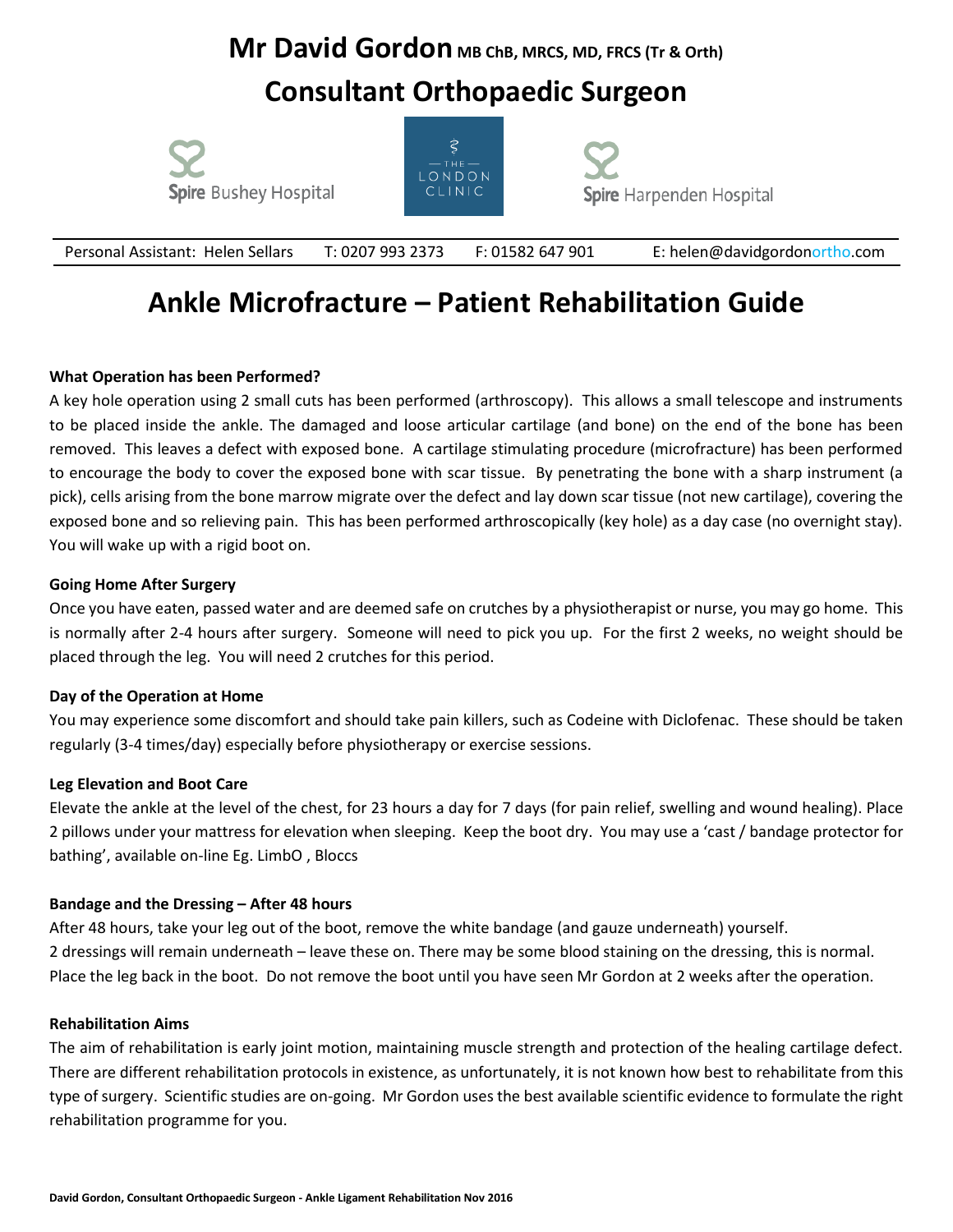# **Ankle Microfracture – Patient Rehabilitation Guide**

#### **Accelerated Rehabilitation**

Traditional rehabilitation regimes prevent full weight bearing for up to 8 weeks. The latest scientific evidence suggests this is not necessary.

After 2 weeks, the boot can be removed for Rehabilitation Exercises detailed below and physiotherapy, as often as you feel comfortable. Dedicated physiotherapy may commence 2 weeks after the operation.

#### **Accelerated Rehabilitation Protocol**

*First 2 weeks (week 1-2): Weight bearing status:* Non weight bearing in boot with 2 crutches (no weight allowed through the leg)

*After 2 weeks - for a total of 6 weeks (week 3-8):* Rigid walking boot can be removed for exercises *Weight bearing status:* Full weight bearing as tolerated in rigid walking boot. Boot removed for sleep. *Range of Motion:* Full range of motion of ankle *Activity:* Light resistance on static bike (with boot on), start swimming (once wounds have been reviewed by Mr Gordon)

#### *After 8 weeks:*

Rigid walking boot removed and into a normal shoe *Weight bearing status:* Full weight bearing in normal shoe *Activity:* Machine weights, stiffer elastic band exercises, increasing resistance exercises

*After 12 weeks:*

*Activity:* Start treadmill jogging increasing to running (on even surfaces)

#### *After 4 months:*

*Activity:* Start sport specific training, increasing levels of activity depending on muscular strength and control. High level athletes may return to full non-contact sport from now

#### *After 6 months:*

*Activity:* Start unrestricted (including contact) sports (high level athletes may return sooner), jumping and pivoting activities

#### *1 year*

It will take 1 year to fully assess the success of surgery

#### **Driving**

You need to be able to control the vehicle in an emergency. Can you stamp your foot down on the ground? For left sided surgery and no clutch is required, driving is probably safe after a few days post operatively. For right sided surgery, driving is safe at 8 weeks post operatively once the boot has been removed. You should check with your insurance company. If you are unsure, please ask Mr Gordon.

#### **Returning to Work**

Sedentary jobs: Return after 7 days Standing/walking jobs: Return after 2 weeks Manual/labouring jobs: Return after 8-12 weeks